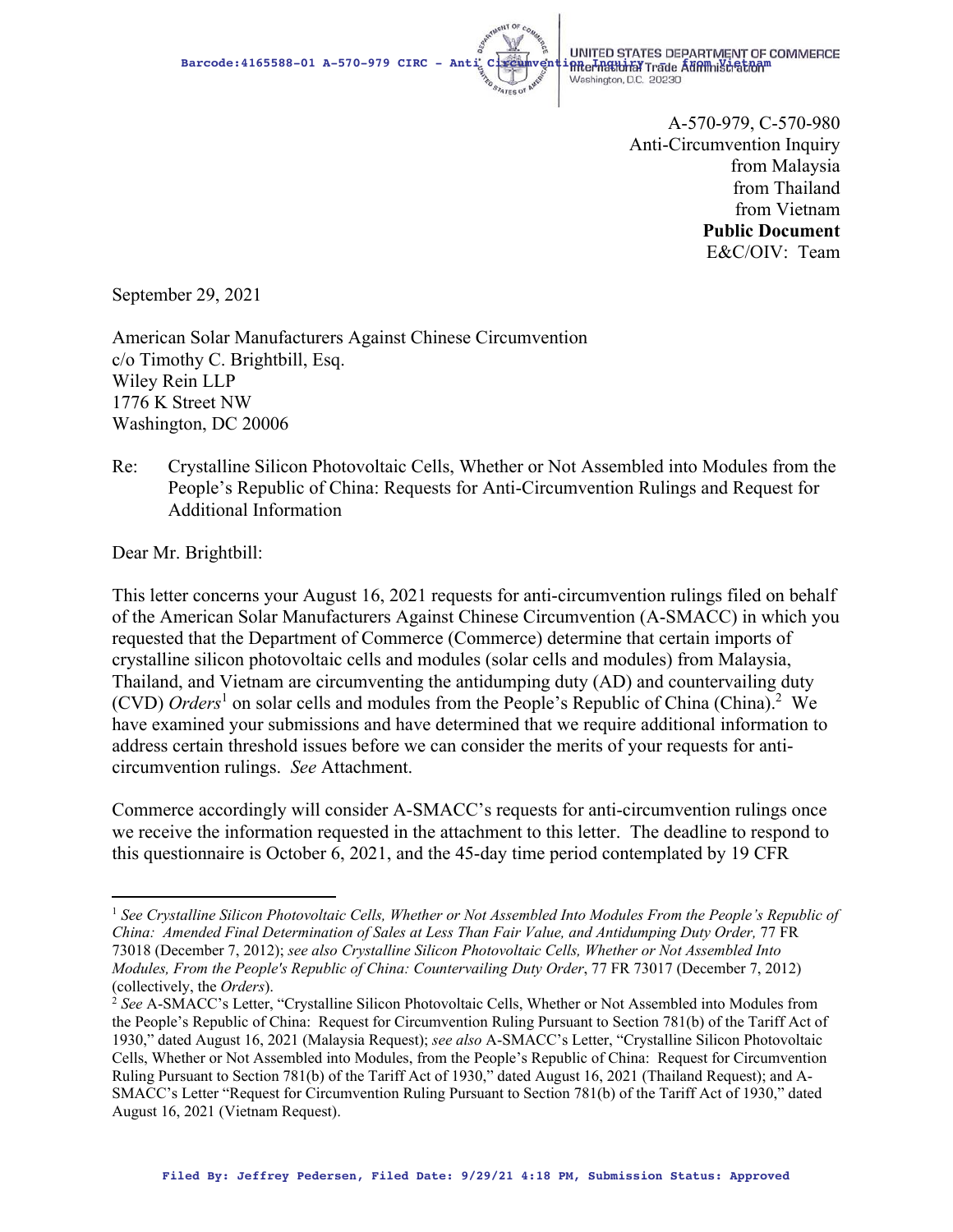351.225(c)(2) for Commerce to issue final rulings or initiate anti-circumvention inquiries will begin on the date that A-SMACC submits its response.

We note that the purpose of this request is to understand certain threshold issues. We may have additional clarification requests regarding the substance of your requests.

If you have any questions on this matter, please contact Jeffrey Pedersen at (202) 482-2769 or Lingjun Wang at (202) 482-2316.

Sincerely,

Concreted

Abdelali Elouaradia Director, Office IV AD/CVD Operations

Enclosed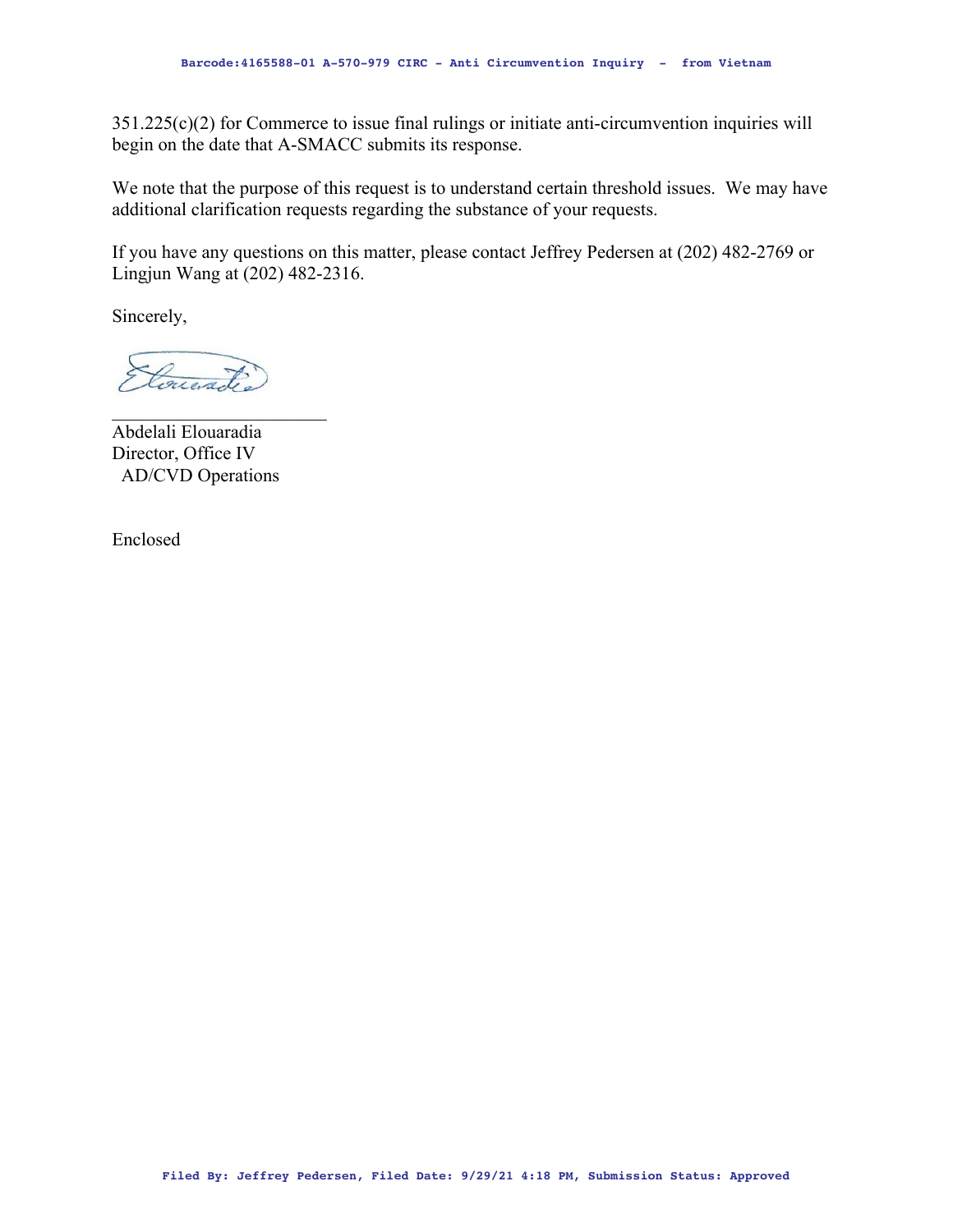## **ATTACHMENT**

## Requests for Information Concerning Domestic Parties

- 1. Section 771(9)(F) of the Tariff Act of 1930, as amended (the Act) defines an "interested party" to include "an association, *a majority of whose members* is composed of interested parties described in subparagraph (C), (D), or (E) with respect to a domestic like product" (emphasis added). It is not clear that A-SMACC meets this requirement since A-SMACC did not state in its circumvention allegation that the named companies constituted the entire membership of A-SMACC. Please:
	- a. Demonstrate how A-SMACC is an interested party under section 771(9)(F) of the Act.
	- b. Identify the full name and address of each member of A-SMACC.
	- c. Describe the operations of each member of A-SMACC.
- 2. Provide evidence that a majority of the A-SMACC members listed in the requests for an anticircumvention inquiry qualify as interested parties within the meaning of either section  $771(9)(C)$ , (D) or (E) of the Act.
- 3. In your submission of August 27, 2021, you claimed that " $\{g\}$  iven Chinese" manufacturers' current dominance of the solar supply chain from polysilicon to ingot to wafer as well as the vast majority of other raw material inputs, and the pervasive influence of the Government of China, A-SMACC members reasonably believe that they will face retaliation and other forms of harm as a result of their status as members of A-SMACC in requesting a circumvention ruling, and thus that their competitive positions may be harmed, were their identities to be revealed." A-SMACC claimed that this amounts to "substantial harm to the competitive position" of its members within the meaning of 19 CFR 351.105(c)(11).

To evaluate your claim of "substantial harm," we require additional information regarding the members of A-SMACC. Please respond to the following requests.

- a. Please explain in more detail why you believe each member of A-SMACC will face retaliation and other forms of harm as a result of its status as a member of A-SMACC. Please provide any reasonably available evidence supporting your claim of potential retaliation with respect to each member of A-SMACC. This can include information and evidence pertaining to each member's current or potential future business relationships, sourcing patterns, customers, etc.
- b. Since the filing of A-SMACC's circumvention allegation, please identify whether A-SMACC is aware of any attempts by Chinese entities to determine the identities of the members of A-SMACC, or to determine which U.S. companies are not members of A-SMACC.
- c. Since the filing of A-SMACC's circumvention allegation, please identify whether A-SMACC is aware of any attempts at retaliation against A-SMACC members.
- d. Please provide any other evidence of substantial harm beyond retaliation relevant to a showing consistent with 19 CFR  $351.105(c)(11)$ .